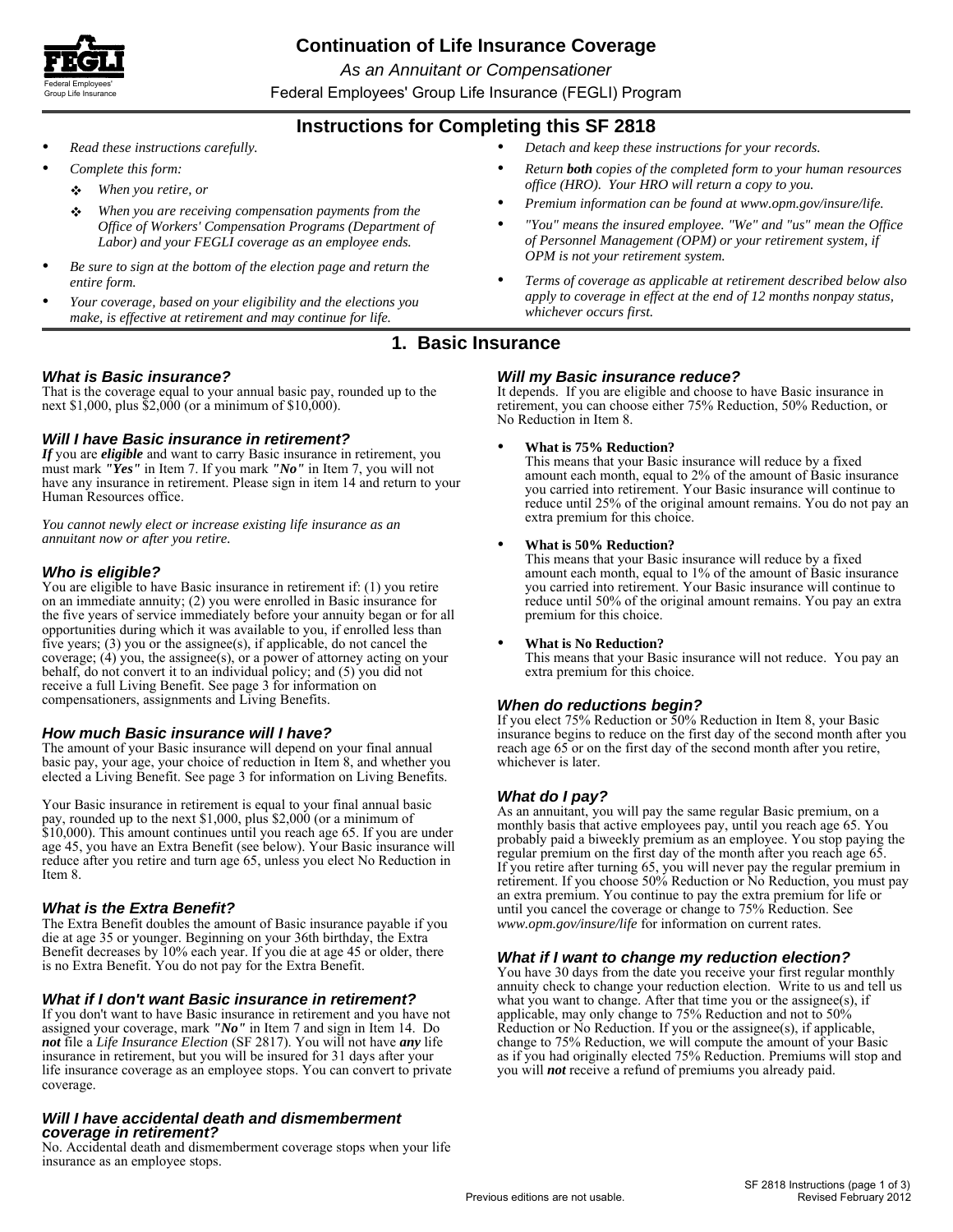# **2. Optional Insurance**

## *What is Optional insurance?*

There are three types of Optional insurance. Option A (Standard) equals \$10,000. Option B (Additional) equals 1 to 5 multiples of your annual basic pay, after rounding your pay up to the next \$1,000. Option C (Family) is 1 to 5 multiples of coverage for your spouse and eligible children. Each Option C multiple equals \$5,000 for your spouse and \$2,500 for each of your eligible children.

### *Will I have Optional insurance in retirement?*

*If* you are *eligible* and want to carry Option A and/or Option B and/or Option C in retirement, you must mark *"Yes"* and sign for that coverage in items 9, 10, and 12. If you mark *"No"*, you will not have that coverage in retirement.

*You cannot newly elect or increase existing life insurance as an annuitant now or after you retire.* 

### *Who is eligible?*

You are eligible to have Optional insurance in retirement if: (1) you continue your Basic insurance in retirement (employees who received a full Living Benefit are exempt from this requirement), (2) you were enrolled in the option for the five years of service immediately before your annuity began or for all opportunities during which it was available to you, if enrolled less than five years; (3) you, the assignee(s), or a power of attorney acting on your behalf, if applicable, do not convert it to an individual policy; and (4) you or the assignee(s), if applicable, do not cancel it. See page 3 for information on compensationers. If you cancel your Basic insurance, you cannot continue your Optional insurance.

### *How much Option A will I have?*

If you are eligible to have Option A in retirement and choose *"Yes"* in Item 9, you will have \$10,000 of Option A coverage.

### *How much Option B will I have?*

If you are eligible to have Option B in retirement and choose *"Yes"* in Item 10, your Option B will equal your annual basic pay at retirement, rounded up to the next higher \$1,000, multiplied by *either* the lower of (1) the number of multiples you are eligible to continue; *or* (2) the number of multiples you elect to continue in Item 11.

## *How much Option C will I have?*

If you are eligible to have Option C in retirement and choose *"Yes"* in Item 12, your Option C will be the lower of *either* (1) the number of multiples you are eligible to continue; *or* (2) the number of multiples you elect to continue in Item 13; multiplied by \$5,000 (for your spouse) and \$2,500 (for each of your eligible children).

### *How many multiples of Option B and/or Option C can I have?*

You may have up to the number of multiples you had during:

- a. the 5 years of service immediately before your annuity began, or
- all service during which those multiples were available to you, if enrolled less than 5 years. b.

### *Will my Option B and/or Option C reduce?*

It depends on what you choose now in Item 11 and Item 13. You may choose Full Reduction or No Reduction. You can mix and match multiples - you can choose either Full Reduction or No Reduction for some or all multiples of the same option. You can also choose something different for Option B than for Option C.

### **What is Full Reduction?**  $\bullet$

This means that for the multiple(s) you elect, your coverage will reduce by a fixed amount each month, equal to 2 percent of the original amount, for 50 months, at which time coverage will end. Reductions start on the first day of the second month after you reach age 65 or the first day of the second month after you retire, if later. Coverage is free starting on the first day of the month after you turn age 65.

### **What is No Reduction?**  $\bullet$

This means that for the multiple(s) you elect, your coverage will not reduce. You will continue to pay premiums for the rest of your life, or until you cancel the insurance or change to Full Reduction.

You have 30 days from the date you receive your first regular monthly annuity payment to change your reduction election. After that time, you can only reduce or cancel coverage.

### *Can I elect to have both "No Reduction" and "Full Reduction" multiples?*

Yes. You may elect to have both reduced and unreduced multiples of Option B and/or Option C. After retirement, you may change your "No Reduction" multiples to "Full Reduction", but you will not be able to change your multiples from "Full Reduction" to "No Reduction".

### *What if I elect to have more multiples of Option B and/or Option C than I'm eligible to have?*

You will have whichever number is *lower* - the number you *elect* to continue *or* the number you are *eligible* to continue.

### *What if I don't want Optional insurance in retirement?*

If you don't want to have Optional insurance in retirement, and you have not assigned your coverage, mark *"No"* in Item 9 for Option A, Item 10 for Option B and/or Item 12 for Option C. Do *not* file a *Life Insurance Election* (SF 2817). You will not have that option in retirement, but you will have it for 31 days after your life insurance coverage as an employee stops. You can convert to private coverage. Your human resources office will provide you with SF 2819 *"Notice of Conversion Privilege"* so you can convert your coverage to a non-FEGLI policy.

### *Will my Option A reduce?*

Yes. You do not have a choice. Option A reduces on the first day of the second month after you reach age 65 or the first day of the second month after you retire, whichever is later. Each month the amount reduces by another \$200. Reductions stop when Option A reaches \$2,500.

### *Will I have accidental death and dismemberment coverage for Option A in retirement?*

No, you will not. Accidental death and dismemberment coverage stops when your life insurance as an employee stops.

## *What do I pay for Option A?*

As an annuitant you will pay the same premium, monthly, that active employees pay, based on your age. You probably paid a biweekly premium as an employee.

Option A is free starting on the first day of the month after you reach age 65 or starting at retirement if you retire after turning age 65. Premium information can be found at www.opm.gov/insure/life.

## *What do I pay for Options B and C?*

As an annuitant, you will pay the same premium, on a monthly basis, that active employees pay, based on your age and the number of multiples you have in retirement. You probably paid a biweekly premium as an employee.

For Full Reduction multiples, coverage is free to you starting on the first day of the month after you reach age 65 or starting at retirement if you retire after turning age 65. For No Reduction multiples, you will continue to pay premiums for the rest of your life, or until you cancel the insurance or change to Full Reduction.

### *What if I want to change my reduction election after I retire?*

You can write to us at any time and change from No Reduction to Full Reduction or cancel your coverage, (unless you assigned your coverage, in which case only the assignee(s) can change to Full Reduction). However, neither you or an assignee can change from Full Reduction to No Reduction later in retirement.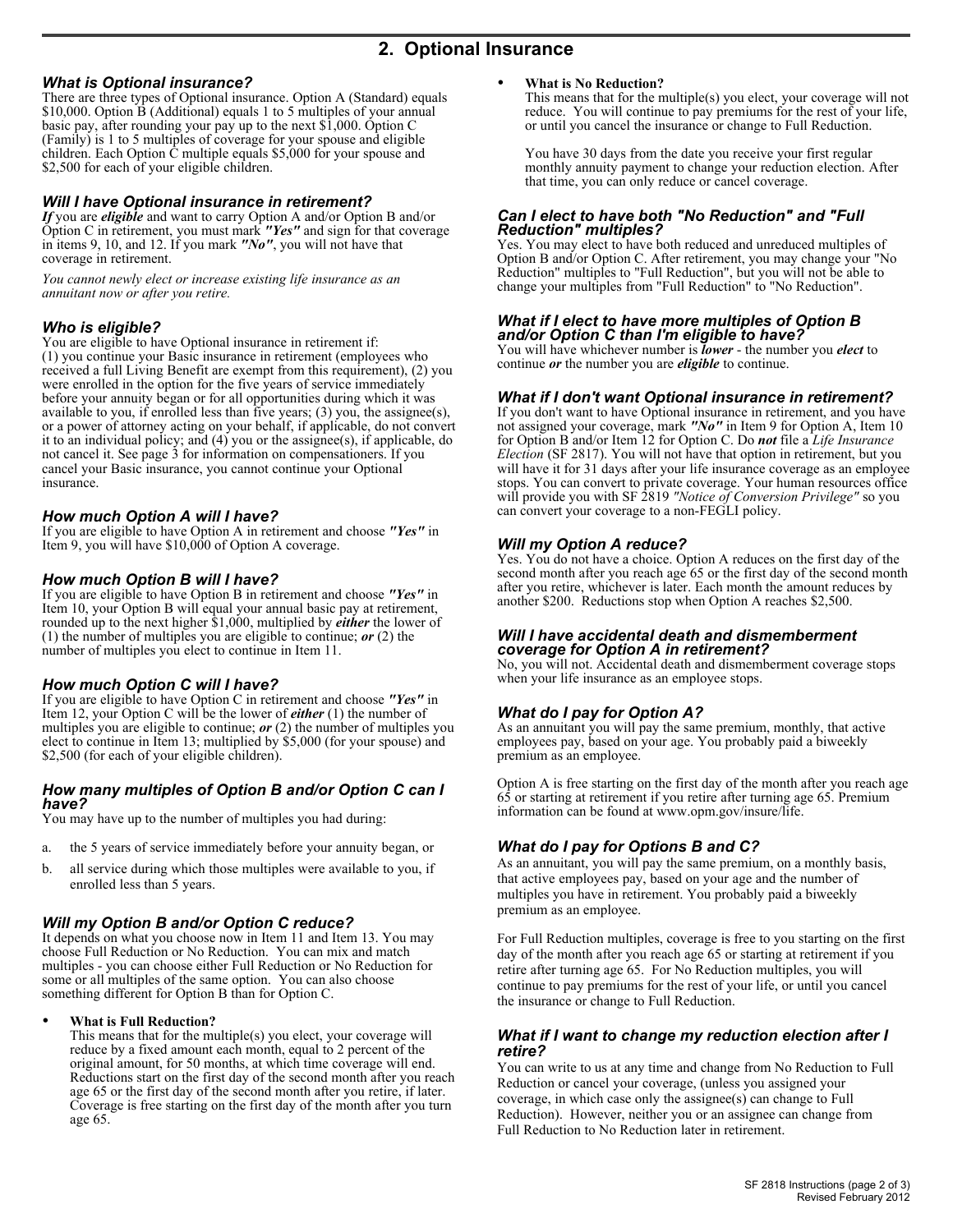# **3. General Information**

### *Who can sign this form?*

Only you, the insured employee, may sign this form in item 14. The signature of an assignee, a guardian, conservator or other fiduciary (including, but not limited to, those acting according to a Power of Attorney or a Durable Power of Attorney) is *not* acceptable. Even if your power of attorney previously applied for a living benefit on your behalf, only you can sign the form.

### *When does my life insurance coverage as an employee stop?*

It stops on the earliest of the date you resign, separate for retirement, or end 12 months in nonpay status.

### *What if I don't make a choice for one or more coverages or I don't file this form at all?*

Then, if you are eligible to continue the insurance in retirement, you will have the default selection(s). For Basic insurance, that means  $75%$ Reduction. For Option A, that means having it in retirement (it reduces automatically). For Options B and C, that means Full Reduction for all multiples you are eligible to have in retirement.

To avoid confusion, please complete the entire form, as applicable, and return it to your human resources office.

### *What if I want to change my reduction election?*

You have 30 days from the date you receive your first regular monthly annuity payment to change your reduction election. Write to us and tell us what you want to change. After that time, you or your assignee(s) can only change from No Reduction to Full Reduction, or cancel coverage. Premiums will stop and you will not receive a refund of premiums you already paid.

## *Can I stop my FEGLI insurance later?*

After you file this form, you (or the assignee(s), if applicable) can cancel any or all life insurance coverage at any time, by writing to us. If you cancel Basic insurance, you will cancel all Optional insurance too. The cancellation will be effective at the end of the month in which OPM receives your letter. You will not be entitled to a refund of premiums paid through the end of the month in which we receive your request, and you cannot get the coverage back. You cannot convert the cancelled coverage.

### *What if I am receiving Workers' Compensation benefits?*

During your first 12 months in nonpay status while in receipt of compensation, your life insurance coverage is still treated as if you are an employee. At the end of 12 months, to be eligible to have life insurance coverage as a compensationer, you must meet the 5-year/all opportunity requirement as of the date you became eligible for compensation. The Office of Workers' Compensation Programs will withhold applicable premiums from your compensation benefits.

The amounts of Option A and Option C for compensationers are the same as for retiring employees. The amount of your Basic insurance and Option B is based on your annual basic pay at the time your insurance as an employee ended (at separation or the end of 12 months of nonpay status, whichever came first).

If you are eligible to continue coverage as a compensationer, you have the same choices for reduction as if you were retiring.

If the Department of Labor finds you are capable of returning to work, your life insurance coverage as a compensationer will stop. This is still true even if you don't return to work and even if you receive partial compensation payments. If you return to work in a position eligible for FEGLI coverage, you will get life insurance coverage as an employee. Basic premiums will be deducted from your salary (and for Option A and Option C, if enrolled). Your coverage is treated the same as if you are a reemployed annuitant. You are covered for the higher of your Basic insurance, either the Basic you had as a compensationer or the reemployment-acquired Basic.

For Option B, you must choose which coverage to have, either the Option B you have as a compensationer or the reemployment-acquired Option B. Premiums will be withheld according to which Option B coverage you choose.

We cannot reinstate any insurance you cancel while receiving compensation.

### *What if I assigned my coverage?*

Assignment means giving a person, firm or trust the ownership and control of your life insurance coverage (except Option C), generally by using an RI 76-10 *Assignment* form.

You complete this form (SF 2818). Assignees do not.

If you assigned your life insurance coverage, you *cannot* stop your Basic, Option A or Option B by marking *"No"* in items 7, 9, or 10. You must choose *"Yes"*.

If you assigned your life insurance coverage, you elect the Basic insurance reduction (75%, 50% or No Reduction) and the Option B and Option C reduction (Full Reduction or No Reduction). However, only the assignee(s) can later change the Basic reduction to 75%, change the Option B reduction to Full Reduction, or cancel coverage.

## *What if I received a Living Benefit?*

If you received a *full* Living Benefit, you no longer have any Basic insurance benefits. There is no Basic insurance to continue into retirement. Check "I received a full Living Benefit" in Item 7. Leave Item 8 blank. You may still continue Optional insurance.

If you received a *partial* Living Benefit, your Basic insurance remains the same as it was after your Living Benefit election. If you want to have Basic in retirement, you must check "No Reduction" in Item 8.

### **Privacy Act Statement**

authorizes the solicitation of this information. The Office of Personnel media, or through the use of computer matching programs, with national, state, don't furnish the requested information, you may not have the level of insurance local or other charitable or social security administrative ag local or other charitable or social security administrative agencies in order to determine benefits under their programs or to obtain information necessary for determination or continuation of benefits under this program.

Chapter 87, title 5, U.S. Code, Federal Employees' Group Life Insurance, It may also be shared and verified, as noted above, with law enforcement authorizes the solicitation of this information. The Office of Personnel age Management will use the data you furnish to determine the amount of life criminal law. Public Law 104-134 (April 26, 1996) requires that any person insurance coverage you will have in retirement or as a compensationer. Thi insurance coverage you will have in retirement or as a compensationer. This doing business with the Federal government furnish a Social Security number or information may be shared and is subject to verification, via paper tax identification number. This is an amendment to title 31, Section 7701. If you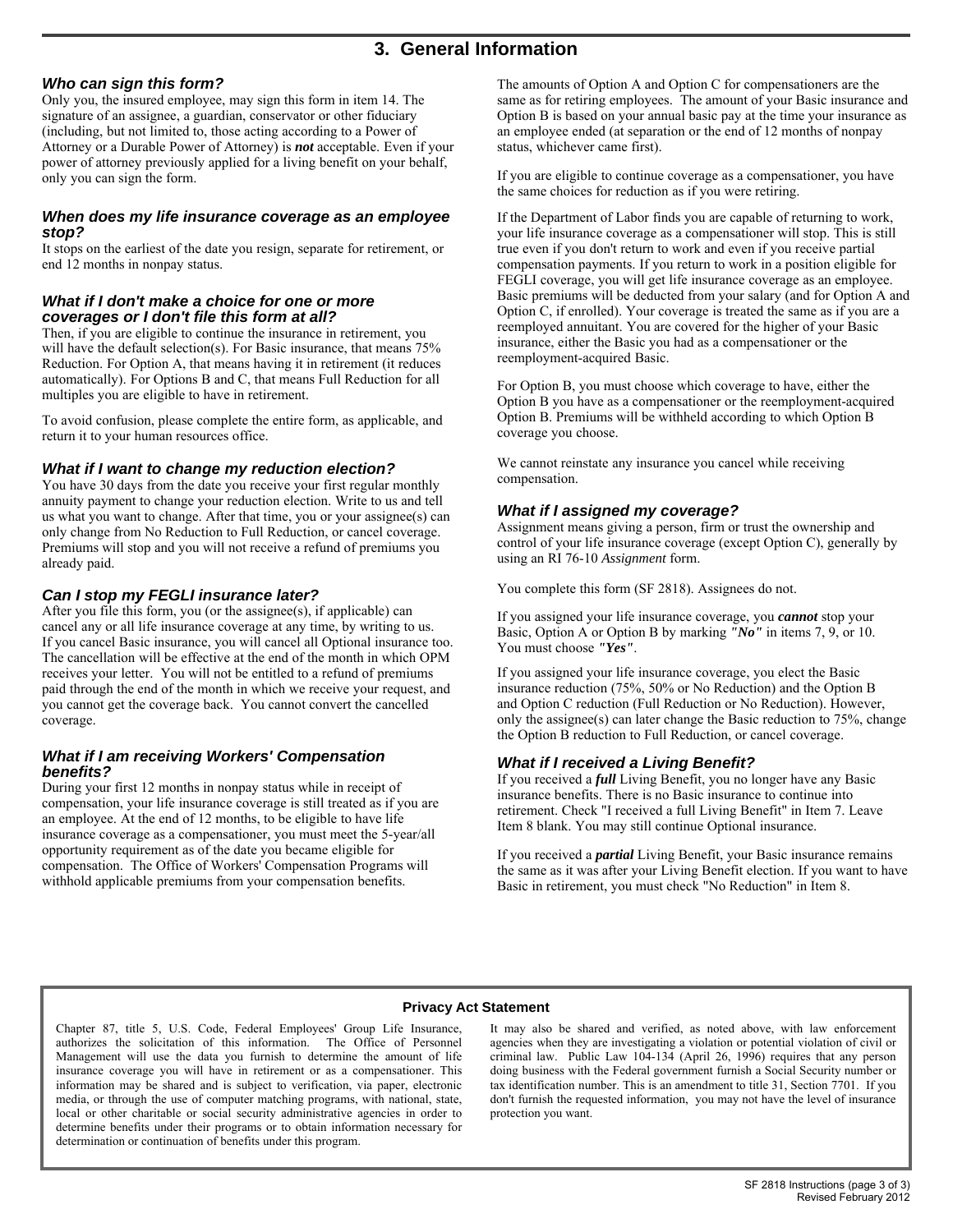

# Continuation of Life Insurance Coverage

**As an Annuitant or Compensationer**<br>3 - Important: Federal Employees' Group Life Insurance (FEGLI) Program **Fead instructions on pages 1** 

| <b>Identifying Information</b>                  |                                                                                                                                                                                                                                                                                                                                                                                                                                               |                                                                                                                                             |    |                                          |    |                                                       |
|-------------------------------------------------|-----------------------------------------------------------------------------------------------------------------------------------------------------------------------------------------------------------------------------------------------------------------------------------------------------------------------------------------------------------------------------------------------------------------------------------------------|---------------------------------------------------------------------------------------------------------------------------------------------|----|------------------------------------------|----|-------------------------------------------------------|
| 1.                                              | Employee's name (last, first, middle)                                                                                                                                                                                                                                                                                                                                                                                                         |                                                                                                                                             | 2. | Date of birth (mm/dd/yyyy)               | З. | Social Security number                                |
| 4.                                              | Employing department/agency                                                                                                                                                                                                                                                                                                                                                                                                                   |                                                                                                                                             | 5. | Work location (city, state, ZIP<br>code) | 6. | Compensation claim number<br>(if applicable)          |
| <b>Basic Life Insurance</b>                     |                                                                                                                                                                                                                                                                                                                                                                                                                                               |                                                                                                                                             |    |                                          |    |                                                       |
| 7.                                              | Do you want to have Basic Life insurance in retirement/compensation if you are eligible?                                                                                                                                                                                                                                                                                                                                                      |                                                                                                                                             |    |                                          |    |                                                       |
|                                                 | Yes (If yes, complete item 8.)                                                                                                                                                                                                                                                                                                                                                                                                                |                                                                                                                                             | No |                                          |    | I received a full Living Benefit.<br>(skip to Item 9) |
| 8.                                              | Reduction.                                                                                                                                                                                                                                                                                                                                                                                                                                    | What level of Basic do you want in retirement/compensation? Check only one box. If you received a partial Living Benefit, you must check No |    |                                          |    |                                                       |
|                                                 | 75% Reduction                                                                                                                                                                                                                                                                                                                                                                                                                                 |                                                                                                                                             |    | 50% Reduction                            |    | No Reduction                                          |
| <b>Option A - Standard Optional Insurance</b>   |                                                                                                                                                                                                                                                                                                                                                                                                                                               |                                                                                                                                             |    |                                          |    |                                                       |
| 9.                                              | Do you want to have Option A in retirement/compensation if you are eligible? To continue Option A, you must also continue Basic.<br>(Check "yes" only if you currently have as an employee)                                                                                                                                                                                                                                                   |                                                                                                                                             |    |                                          |    |                                                       |
|                                                 | Yes                                                                                                                                                                                                                                                                                                                                                                                                                                           |                                                                                                                                             | No |                                          |    | I don't have Option A.                                |
| <b>Option B - Additional Optional Insurance</b> |                                                                                                                                                                                                                                                                                                                                                                                                                                               |                                                                                                                                             |    |                                          |    |                                                       |
|                                                 | 10. Do you want to have Option B in retirement/compensation if you are eligible? To continue Option B, you must also continue Basic.<br>(Check "yes" only if you currently have as an employee)                                                                                                                                                                                                                                               |                                                                                                                                             |    |                                          |    |                                                       |
|                                                 | Yes (If yes, complete item 11.)                                                                                                                                                                                                                                                                                                                                                                                                               |                                                                                                                                             | No |                                          |    | I don't have Option B.                                |
|                                                 | 11. How many multiples of Option B do you want to have in retirement/compensation? You can elect up to the number of multiples you are eligible to<br>continue in retirement. Put a number on each line to indicate how many multiples you want for NO REDUCTION and FULL REDUCTION. If the<br>number is "zero", "0" should be written on that line. The total of both No and Full Reduction multiples cannot exceed 5. See the instructions. |                                                                                                                                             |    |                                          |    |                                                       |
|                                                 | (number of FULL REDUCTION multiples)<br>(number of NO REDUCTION multiples)                                                                                                                                                                                                                                                                                                                                                                    |                                                                                                                                             |    |                                          |    |                                                       |
| <b>Option C - Family Optional Insurance</b>     |                                                                                                                                                                                                                                                                                                                                                                                                                                               |                                                                                                                                             |    |                                          |    |                                                       |
|                                                 | 12. Do you want to have Option C in retirement/compensation if you are eligible? To continue Option C, you must also continue Basic.<br>(Check "yes" only if you currently have as an employee.)                                                                                                                                                                                                                                              |                                                                                                                                             |    |                                          |    |                                                       |
|                                                 | Yes (If yes, complete item 13.)                                                                                                                                                                                                                                                                                                                                                                                                               |                                                                                                                                             | No |                                          |    | I don't have Option C.                                |
|                                                 | 13. How many multiples of Option C do you want to have in retirement/compensation? You can elect up to the number of multiples you are eligible to<br>continue in retirement. Put a number on each line to indicate how many multiples you want for NO REDUCTION and FULL REDUCTION. If the<br>number is "zero", "0" should be written on that line. The total of both No and Full Reduction multiples cannot exceed 5. See the instructions. |                                                                                                                                             |    |                                          |    |                                                       |
|                                                 | (number of NO REDUCTION multiples)                                                                                                                                                                                                                                                                                                                                                                                                            |                                                                                                                                             |    | (number of FULL REDUCTION multiples)     |    |                                                       |
|                                                 |                                                                                                                                                                                                                                                                                                                                                                                                                                               |                                                                                                                                             |    |                                          |    |                                                       |

Signature

14. **Signature** *(Do not print.) Only the insured may sign. Signatures by guardians, conservators, or through a power* Date *(mm/dd/yyyy) of attorney are not acceptable.* 

Part 1 - Agency Use